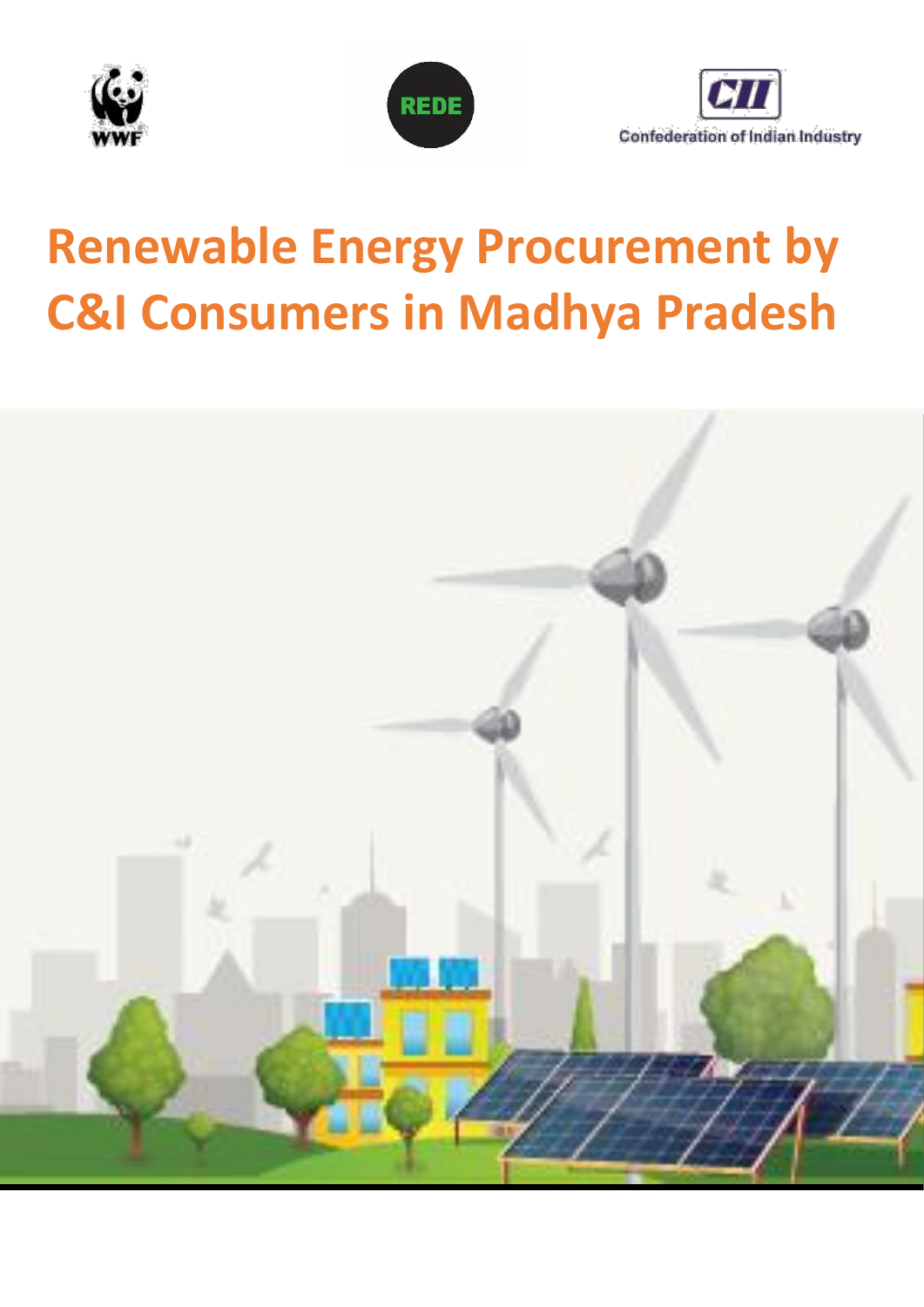





# **Renewable Energy Procurement by C&I Consumers in Madhya Pradesh**

# **Renewable Energy Demand Enhancement (REDE) Initiative**

The Renewable Energy Demand Enhancement (REDE) Initiative for Commercial & Industrial (C&I) consumers aims to build an alliance among corporate buyers for increasing commitment to renewable energy procurement and catalysing solutions for addressing challenges that are significantly restricting demand.

The corporate sector accounts for about 50 per cent of total electricity consumption in India, most of which comes from conventional fuels. Increasing C&I consumer commitment for shifting to renewable power sources and aggregating their demand will provide significant predictable offtake for the expected volume of RE power.

While the business case for RE adoption is stronger than ever before, the process is very challenging for corporate buyers. Uncertain, complex, and often conflicting national and state policies and regulations; inadequate awareness and compliance of implementation processes; technology related issues; real and perceived costs; and operational inertia are the major deterrents to large-scale offtake of RE. Addressing these issues requires informed and concerted efforts by all stakeholders.

#### **About the Study**

The study was undertaken by Bridge to India with a purpose of seeking inputs and feedback on policy and regulatory, and other challenges being faced by C&I customers, project developers and discoms in the state of Madhya Pradesh. The inputs have been collated through direct interaction with individual C&I customers in Madhya Pradesh in a RE buyer's day organised by WWF India and CII, and also includes inputs from oneon-one interactions with over 30 stakeholders including C&I customers, developers, and discoms. All the stakeholders' inputs have been compiled to provide a perspective for holistically addressing the barriers to RE procurement. The findings of the study are detailed in the following sections.

# **1. Introduction**

Madhya Pradesh has a peak power demand of 12,338 MW, which has grown at an average of 6.40% in the last two years. The state has bridged its demand supply gap and has a minor power surplus. Total renewable energy capacity in the state was 4,825 MW as on 31 July 2019.

**Figure 1: Power availability scenario**



Sources: CEA executive summary on power sector, May 2019; CEA load generation balance reports 2016-17, 2017-18, 2018-19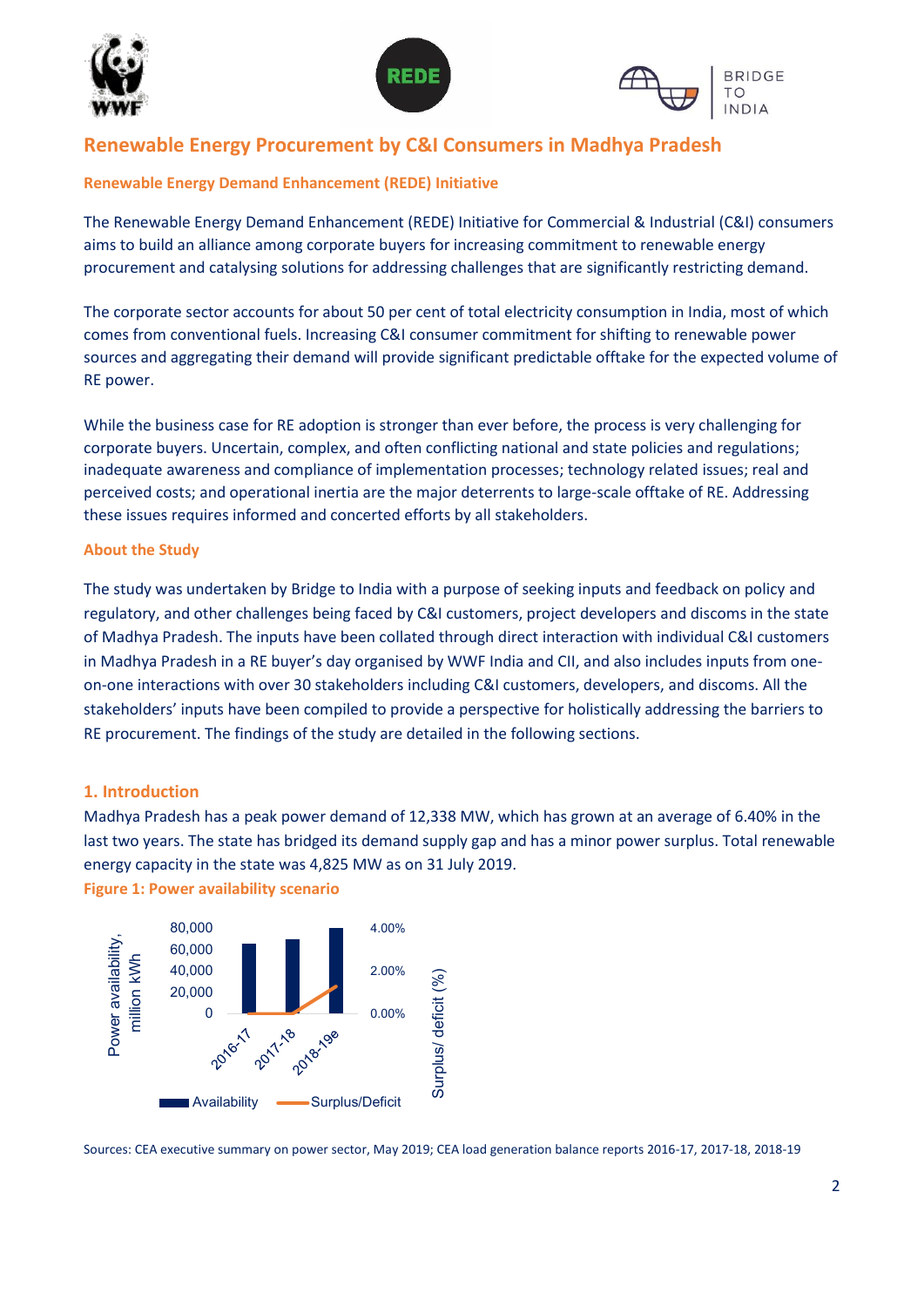





DISCOMs are mandated to comply with a 4% solar and 8% non-solar RPO for 2019-20 with 0.5% and 2% increase respectively every year until 2021-22.

# **2. Power Procurement by C&I Consumers**

C&I consumers account for 25% of total power consumed in the state, equivalent to about 3,084 MW. They procure most of their power from DISCOMs (69%) and onsite captive sources (26%). Only 5% of power is procured from open access (OA) sources. Out of this, solar accounts for 66% share (368 MW) and other sources account for the remaining 34% (188 MW).

**Figure 2: Power procurement by C&I consumers** 



Source: BRIDGE TO INDIA research

In 2016 and 2017, exemption from cross subsidy surcharge (CSS) and additional surcharge (AS) encouraged high OA solar capacity addition. However, activity has considerably slowed down after a change in regulation leading to withdrawal of CSS exemption and imposition of AS in November 2017.



## **Figure 3: Solar capacity addition by C&I consumers, MW**

Source: BRIDGE TO INDIA research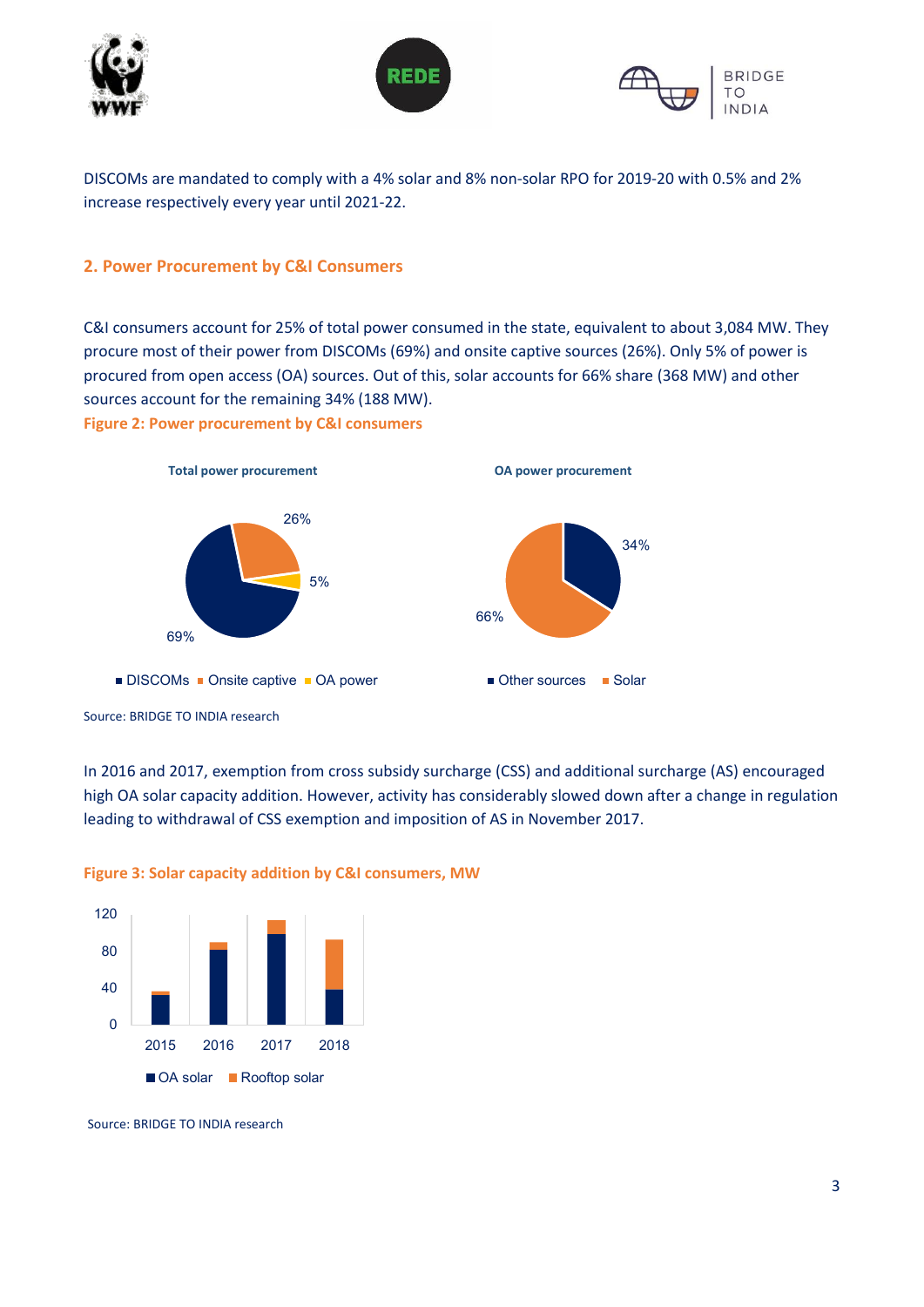





Only 39 MW of OA solar capacity was added in 2018. Rooftop solar power installations have grown more consistently. Total rooftop solar capacity in the state is estimated at 98 MW as on 31 December 2018.

# **3. Regulatory and Policy Framework**

The state had issued attractive solar and wind power policies in 2012 and a policy for decentralised RE systems in 2016 with several financial incentives.

# **Table 1. RE policies/incentives in Madhya Pradesh**

|                                                                                                                                                                                                                                                               | <b>OA</b> | <b>Rooftop solar</b> |
|---------------------------------------------------------------------------------------------------------------------------------------------------------------------------------------------------------------------------------------------------------------|-----------|----------------------|
| Exemption from CSS (subject to regulatory<br>review)                                                                                                                                                                                                          | Y         | <b>NA</b>            |
| Electricity duty exemption for 10 years                                                                                                                                                                                                                       | Υ         | <b>NA</b>            |
| 100% banking of power with banking charges o<br>2%                                                                                                                                                                                                            | Y         | <b>NA</b>            |
| Deemed approval for intra-state OA, days                                                                                                                                                                                                                      | 45        | <b>NA</b>            |
| 50% stamp duty exemption for private land                                                                                                                                                                                                                     | Y         | <b>NA</b>            |
| Net metering and gross metering connection:<br>Exemption from CSS, banking and wheeling<br>charges; deemed purchase of unutilised<br>banked energy at Average Power Purchase<br>Cost (APPC). Wheeling and banking charges<br>are applicable on gross metering | <b>NA</b> | Y                    |
| Deemed approval for net metering up to 1<br>MW, days                                                                                                                                                                                                          | <b>NA</b> | 21                   |
| Connectivity approval for net metering by<br>DISCOM, days                                                                                                                                                                                                     | <b>NA</b> | $7 - 60$             |

In addition, SLDC charges are not applicable for renewable power as per the SLDC tariff order for 2018-19 issued by the Madhya Pradesh Electricity Regulatory Commission (MPERC). Transmission charges are exempted for RE connected at below 132 kV level. As per forecasting and scheduling regulations in Madhya Pradesh, deviation charges are applicable on solar and wind projects for over/under injection of more than 10% for intra-state consumption and more than 15% for inter-state transactions.

# **4. Cost of Power**

OA charges in Madhya Pradesh add up to INR 2.72/ kWh and INR 1.31/ kWh for third party sale and captive consumption respectively. In addition, wind power generators pay INR 0.27/ kVARh for reactive power.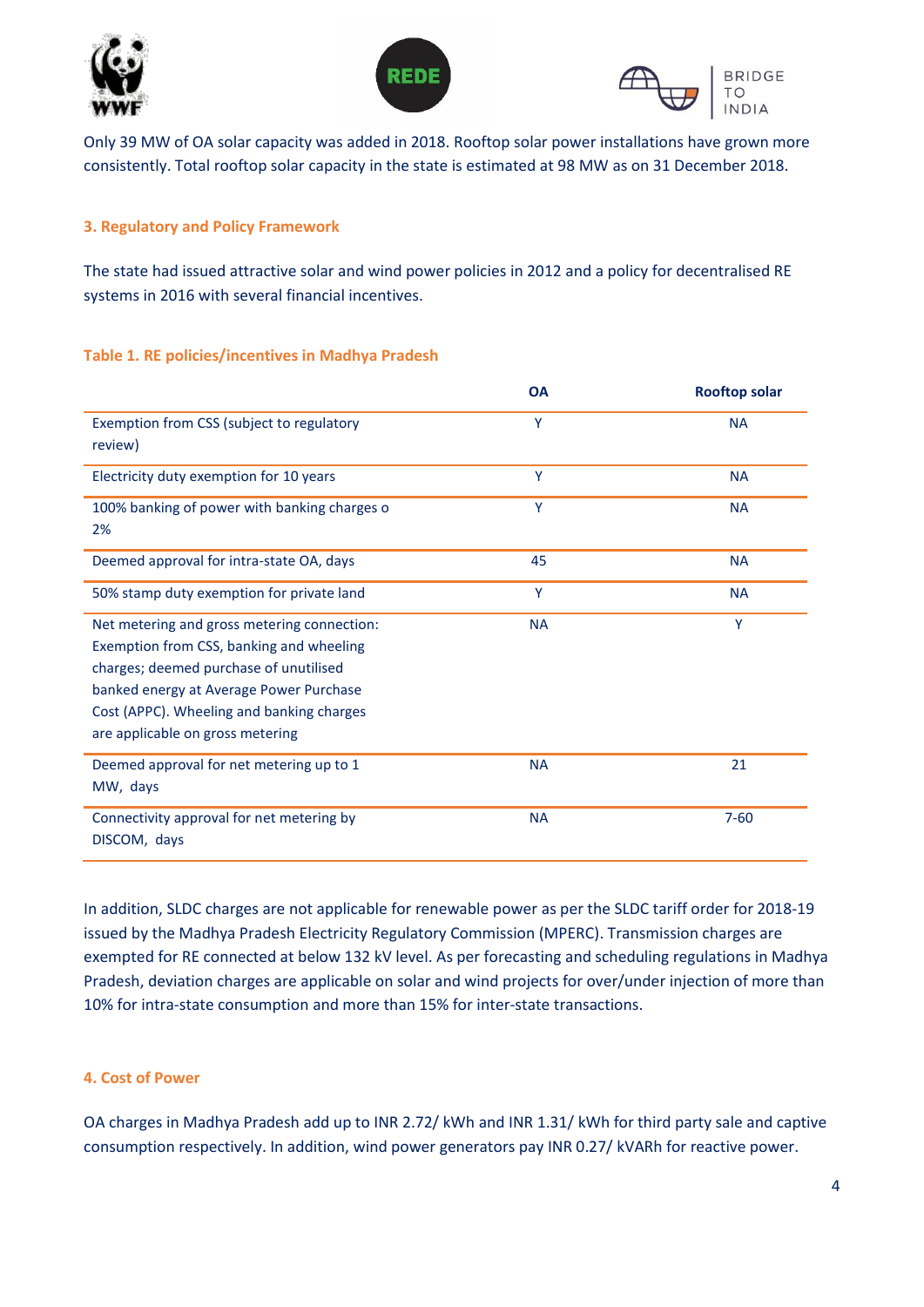





#### **Table 2. OA charges for intra-state solar power for industrial consumers for 2019-20, INR/ kWh**

|                               | <b>CSS</b>  | <b>Wheeling</b><br>loss | <b>Wheeling</b><br>charge | <b>Transmission loss</b> | <b>Banking charge</b> | AS   | <b>Total</b> |
|-------------------------------|-------------|-------------------------|---------------------------|--------------------------|-----------------------|------|--------------|
| Third party sale              | 1.41        | 0.21                    | 0.28                      | 0.09                     | 0.01                  | 0.72 | 2.72         |
| <b>Captive</b><br>consumption | $\mathbf 0$ | 0.21                    | 0.28                      | 0.09                     | 0.01                  | 0.72 | 1.31         |

#### Source: BRIDGE TO INDIA research

Notes:

i) CSS is assumed as applicable for industrial consumers connected at 33 kV.

ii) Cost of OA solar power is considered at INR 3.50/ kWh.

Landed cost of solar power for third party sale has increased significantly after imposition of CSS and AS. Hence, there is a shift to group captive power model. However, the DISCOMs are offering a one-year grid tariff rebate of INR 1.00/ kWh and INR 2.00/ kWh respectively to consumers who switch to grid supply from third party OA or captive power.

#### **Figure 4: Landed cost of solar power for industrial consumers, INR/ kWh**



Source: BRIDGE TO INDIA research

Notes:

i) Variable grid tariff includes variable energy charge, fuel surcharge and 9% electricity duty. It does not include fixed (demand) charges.

- ii) Electricity duty on third party sale, calculated at 9% of applicable grid tariff and fuel cost adjustment is included.
- iii) Connection voltage is assumed at 33 kV.
- iv) Cost of rooftop solar power is estimated assuming system life of 20 years.
- vi) Cost of OA solar power is considered at INR 3.50/ kWh.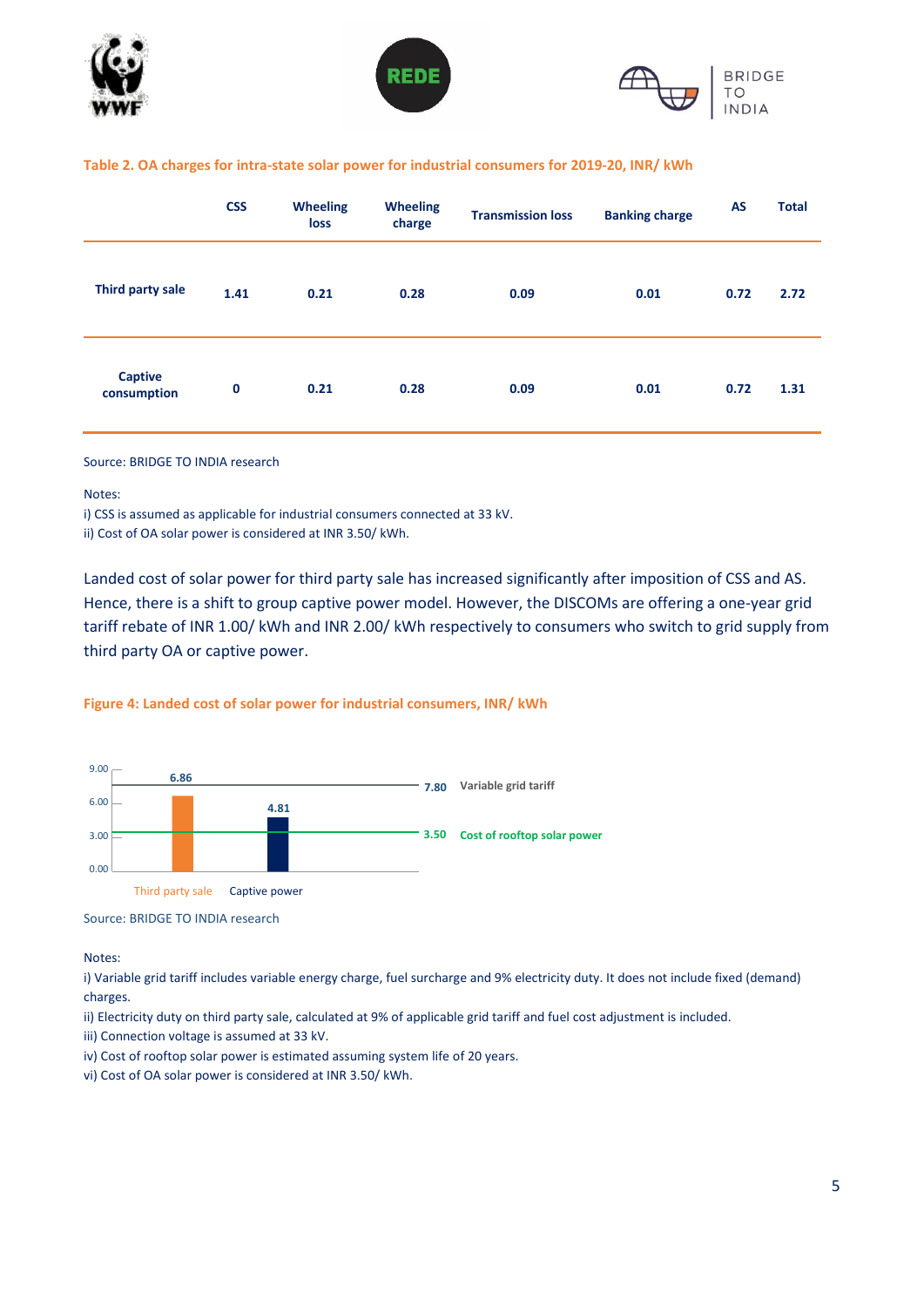





#### **5. Barriers to RE Procurement Using OA**

#### **Imposition of CSS and AS**

Madhya Pradesh was one of the most active states in open access for renewable energy. The policy framework and its implementation since 2012 has been generally favourable until the re-imposition of CSS and AS in 2017.

#### **Charging of Electricity Duty**

There is an electricity duty exemption for 10 years provided in the state policy. However, electricity duty of 9% is being levied on third party solar.

# **Restriction in System Size of Rooftop Solar**

Under regulations, the cumulative capacity of roof top solar systems is restricted to 30% of distribution transformer capacity in the area.

#### **Delays in Installation of Net Meter**

Due to procedural issues, installation of net meters can get delayed by up to a year.

# **Delays in Technical Feasibility for OA**

Delays in approval of technical feasibility for OA by the DISCOMs citing increase in the feeder load by treating OA as additional demand are common.

#### **Banked Power Compensation**

RE generators are paid only INR 1.00/kWh as compensation for used banked power and nil for any unused banked power.

#### **Time of Day Tariff Retrospectively Applied for Usage of Banked Power**

There were no stipulations for consumption of banked solar power on Time of Day (TOD) basis in the solar policy of 2012. TOD for banked power consumption was introduced in August 2017. However, it has been charged retrospectively for transactions prior to August 2017 as supplementary demand in 2018-19.

#### **Temporary Industrial Tariff**

Drawal of power from the grid for auxiliary consumption by RE projects is charged at temporary supply rate, which is 1.2 times the applicable grid tariff.

#### **Credit of OA Power**

DISCOMs do not allow credit of electricity supplied under OA until the wheeling agreement is signed. This can take up to six months in some cases.

# **6. Recommendations**

Key recommendations for increasing RE power procurement by C&I consumers:

- a. The state regulator should issue directions to DISCOMs not to:
	- i. Arbitrarily charge electricity duty for third party solar transactions,